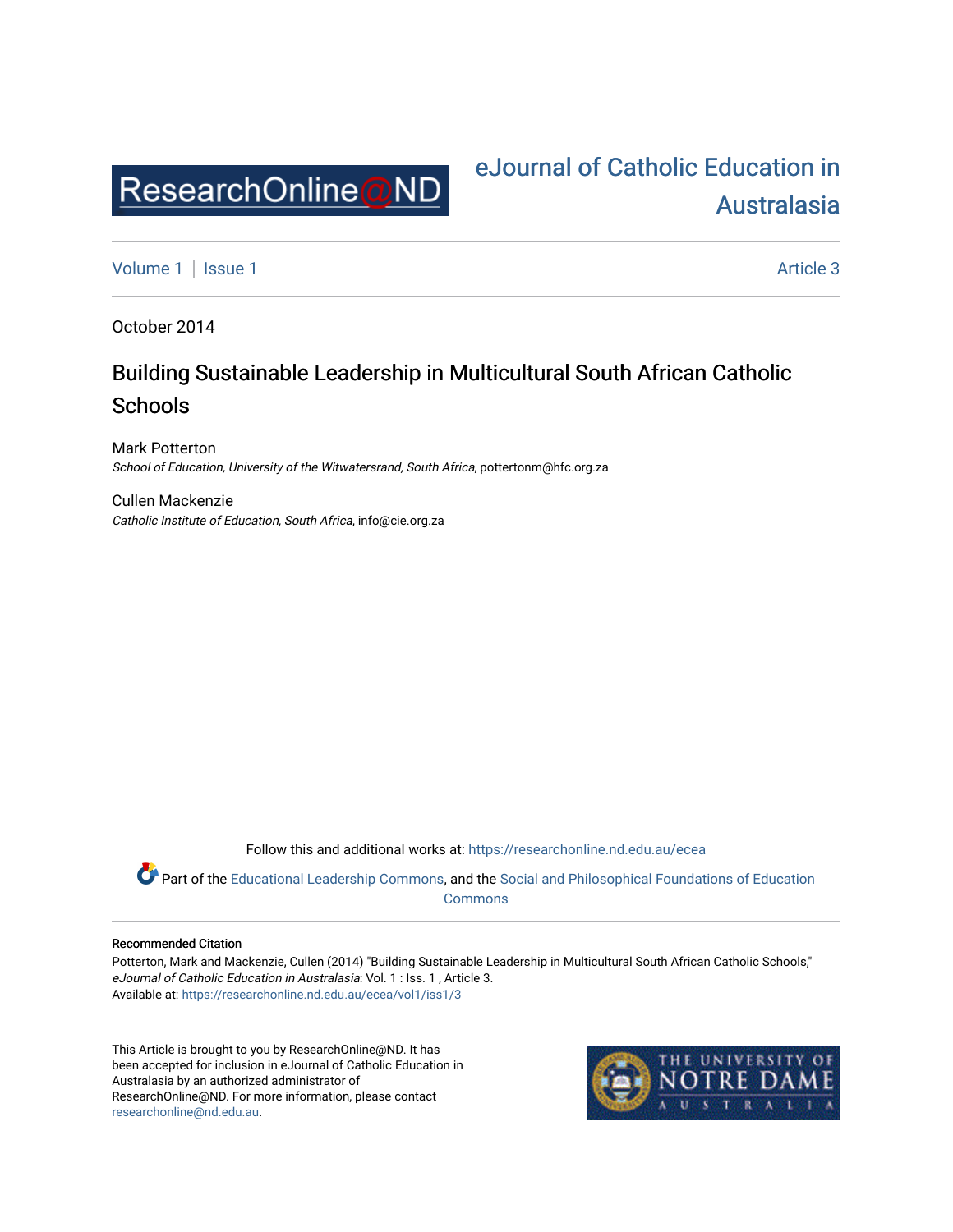#### Introduction

The Catholic Institute of Education (CIE) was founded by the Southern African Catholic Bishops' Conference in 1985. For over 25 years the CIE has served teachers and children in Catholic schools throughout South Africa. The Institute has a proud history of excellent service, and is recognised as an influential stakeholder in the context of South African education. The CIE provides policy support, advocacy and direction for the 355 Catholic schools in South Africa. It develops publications and materials for schools and provides support for religious education and school improvement. The CIE has focused its work largely in rural and peri-urban schools, situated in the poorer, less developed parts of southern Africa. The Institute has programs that provide financial assistance to poor families to make Catholic schools accessible (cf. CIE website www.cie.org.za for more details).

Catholic education in South Africa finds itself at a critical moment in history  $-$  the divide between rich and poor in the country continues to widen, increasing the challenge to ensure that schools remain accessible to all. The percentage of adults with bank accounts is higher than any other African country, but these statistics mask financial inequality between rich and poor, men and women, and rural and urban residents. With an income Gini of .70, South Africa has one of the highest recorded levels of inequality in the world (World Bank, 2013, pp. 17, 38). Pope Benedict XVI (2011) has acknowledged the contribution of Catholic schools as "a precious resource for learning from childhood how to create bonds of peace and harmony in society, since they train children in the African values that are taken up by those of the Gospel" (para. 134). Catholic schools find themselves within the broader context of South African education where many children will not be adequately educated when they leave school. The much celebrated 2010 matriculation exam pass rate of 67.8% hides the fact that only 15% achieved an average mark of 40% or more; and the Planning Commission pointed out that roughly 7% of the cohort of children born between 1990 and 1994 achieved this standard (National Planning Commission, 2012). It is not an exaggeration to say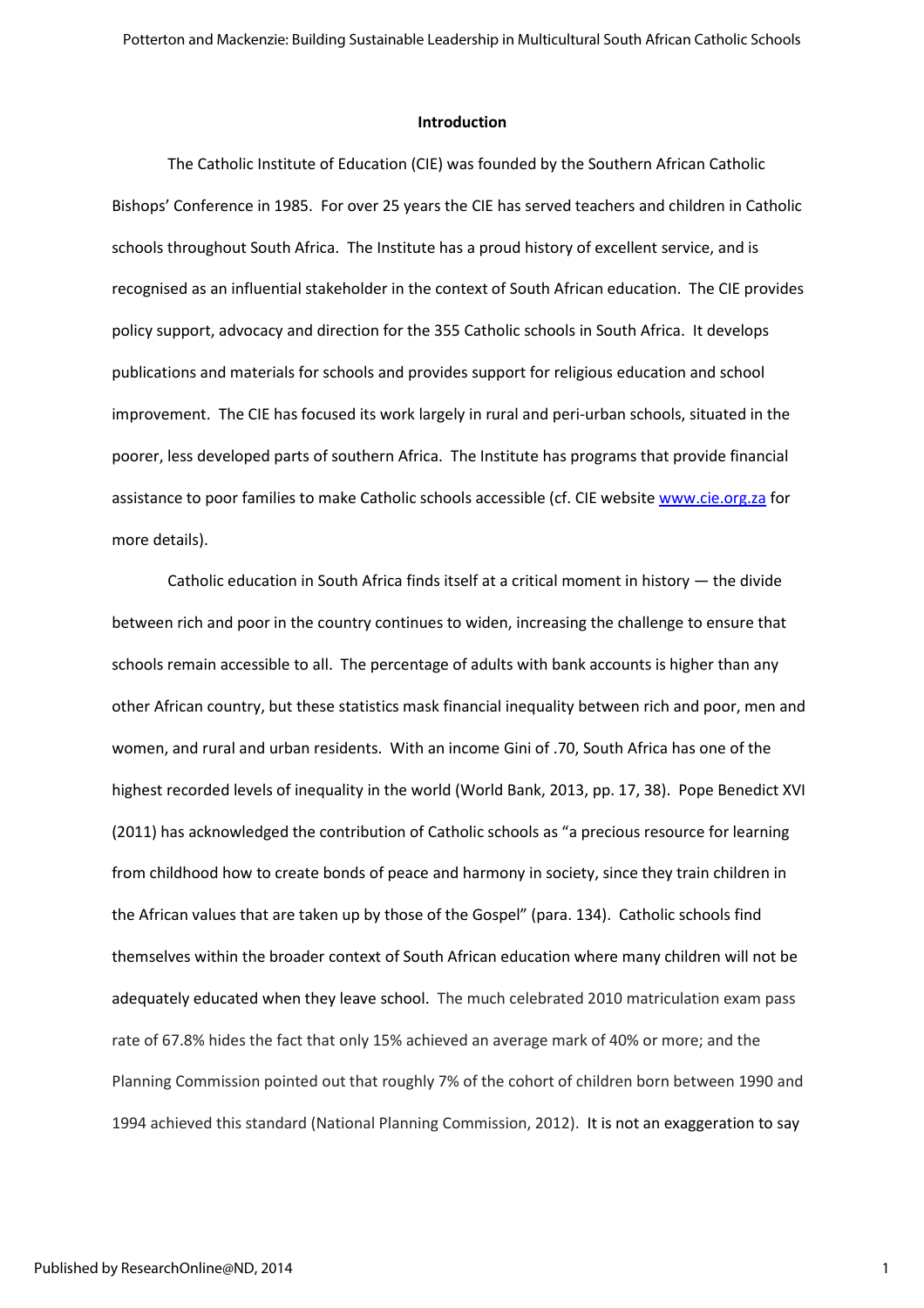that schooling in South Africa is in a state of deep crisis, and that this crisis also impacts on Catholic schools in South Africa.

In a market-driven society, Catholic schools are called to be a counterpoint to materialism, violence and other social challenges (Southern African Catholic Bishops' Conference [SACBC], 2009, p. 6). In addition, principals have to deal with issues such as shifting and often ill-advised curricula, failing teacher training programs, issues around HIV/AIDS, poor infrastructure and service delivery, systemic tests and falling pass-rates (National Planning Commission, 2012). Another challenge faced in South Africa is that the majority of the people leading and teaching in Catholic schools are not Catholic (Potterton & Johnstone, 2007). Therefore there is an ongoing need for formation in South African Catholic schools.

This article reflects on the efforts of the Institute to implement an innovative approach to leadership formation in South Africa. The program ensures that school leaders understand the purpose of Catholic schools which is to provide a good all-round education in the spirit of the gospel of Jesus, aspiring in particular to live out its central message and challenge (cf. SACBC, 2009, pp. 9- 11). Founded on that teaching, leaders have the task to maintain a Catholic ethos — that is, a set of lived values and attitudes — which influences all aspects of the life of Catholic schools. These include activities in and beyond the classroom, relationships among staff members, parents and pupils, and disciplinary procedures (Potterton & Northmore, 2009). There are around 7,000 teachers in South African Catholic schools and less than half are from the Catholic faith. Twentyseven percent of the pupils in Catholic schools are Catholic and 73% are from other Christian denominations and faiths.

From a practical management side of school leadership, CIE Regional Managers (RMs) have been working with principals and School Management Teams (SMTs) for many years, developing administrative and management skills as part of their ongoing provision of wide-ranging support to rural and impoverished areas in their regions. In 2007 and 2008, an assessment of need amongst these school leaders revealed that they needed more support, and specifically with leadership. An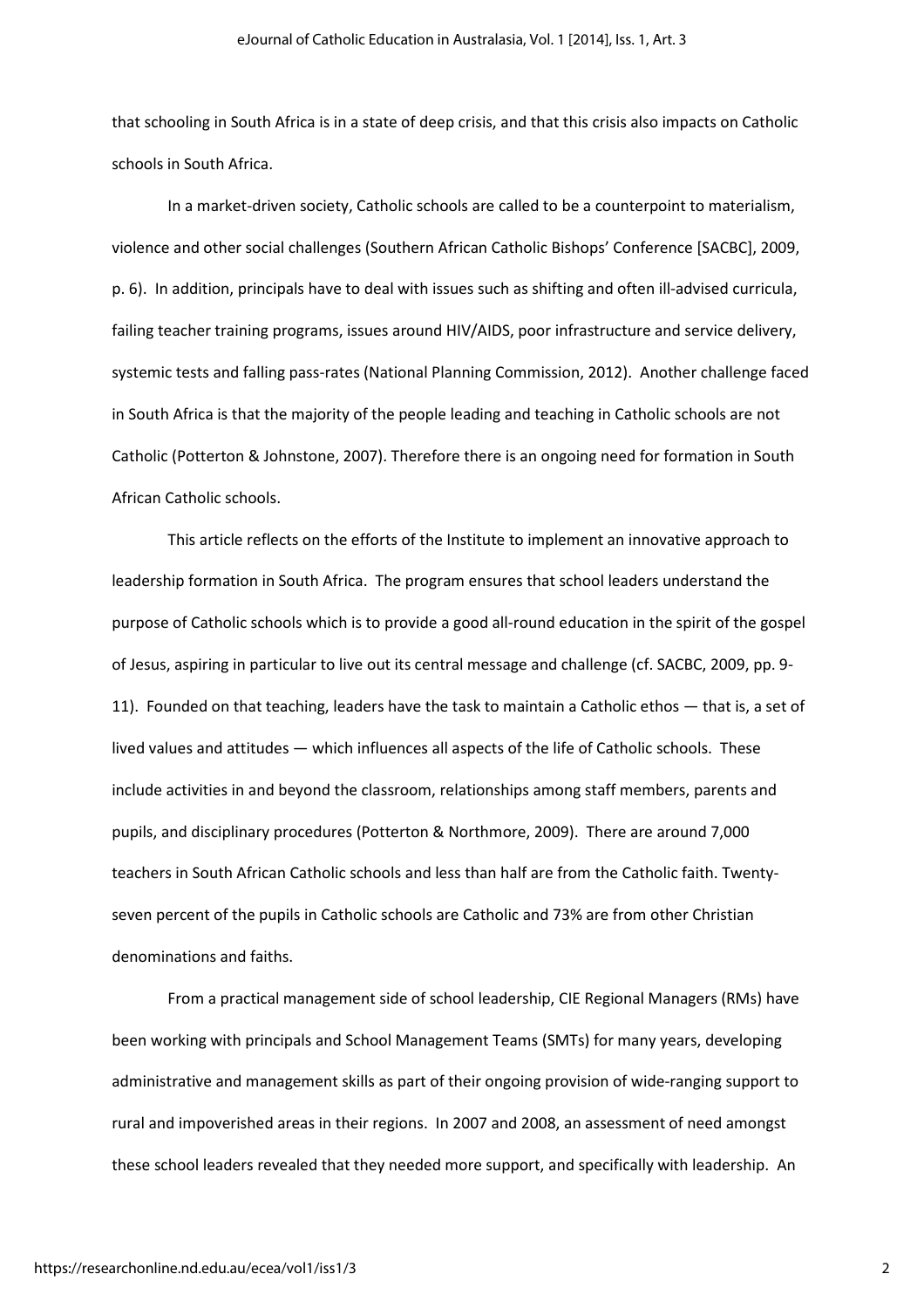initial survey was carried out amongst principals in Catholic schools to establish the staff development needs among principals. A more detailed questionnaire was later developed and used as a baseline instrument at the start of the course. Principals completed this questionnaire with their mentor in their first visit. Despite management and administrative training, many of the principals still felt that they were unprepared to deal with the change they faced on a daily basis.

In response to this need, and using the extensive research on leadership conducted by Patrick Duignan (2009) as a theoretical basis, a course was devised to address the challenges of leadership in the schools. At the first seminar in this program, participants were asked to identify the major challenges they faced through a questionnaire. This baseline questionnaire revealed that teacher lateness or absenteeism, as well as a general lack of adequate facilities needed to be addressed. The majority of rural and township Catholic schools do not have proper library or laboratory facilities. Less than 10% of schools would have full access to the internet. The program does not directly address these issues, but aims at building the capacity of the participants to lead effectively, which will have a positive influence on issues such as teacher motivation.

The underpinning approach of this program is that good school leadership creates the conditions under which schools can be run better (Christie, Butler & Potterton, 2007). If school leaders transform the way that they approach challenges, then they can begin to combat them more effectively. If they can make ethical decisions, then the school will operate more clearly and in its best interests at all times. If they are more present to the school community, then the school will develop an ethos of collaborative and supportive achievement, which will ameliorate staff tensions and discipline issues (whether among the staff or the students). If school leaders practise shared or distributive leadership (Mourshed, Chijioke & Barber, 2010, p. 18), then they will not only create more efficient working environments, but will also foster the development of leadership in other members of the school community. If the participants in this program not only live the vision of their schools, but also encourage their staff to do the same, the resulting institutional coherence and drive will lead to improved and more sustainable systems built on consultation. If they drive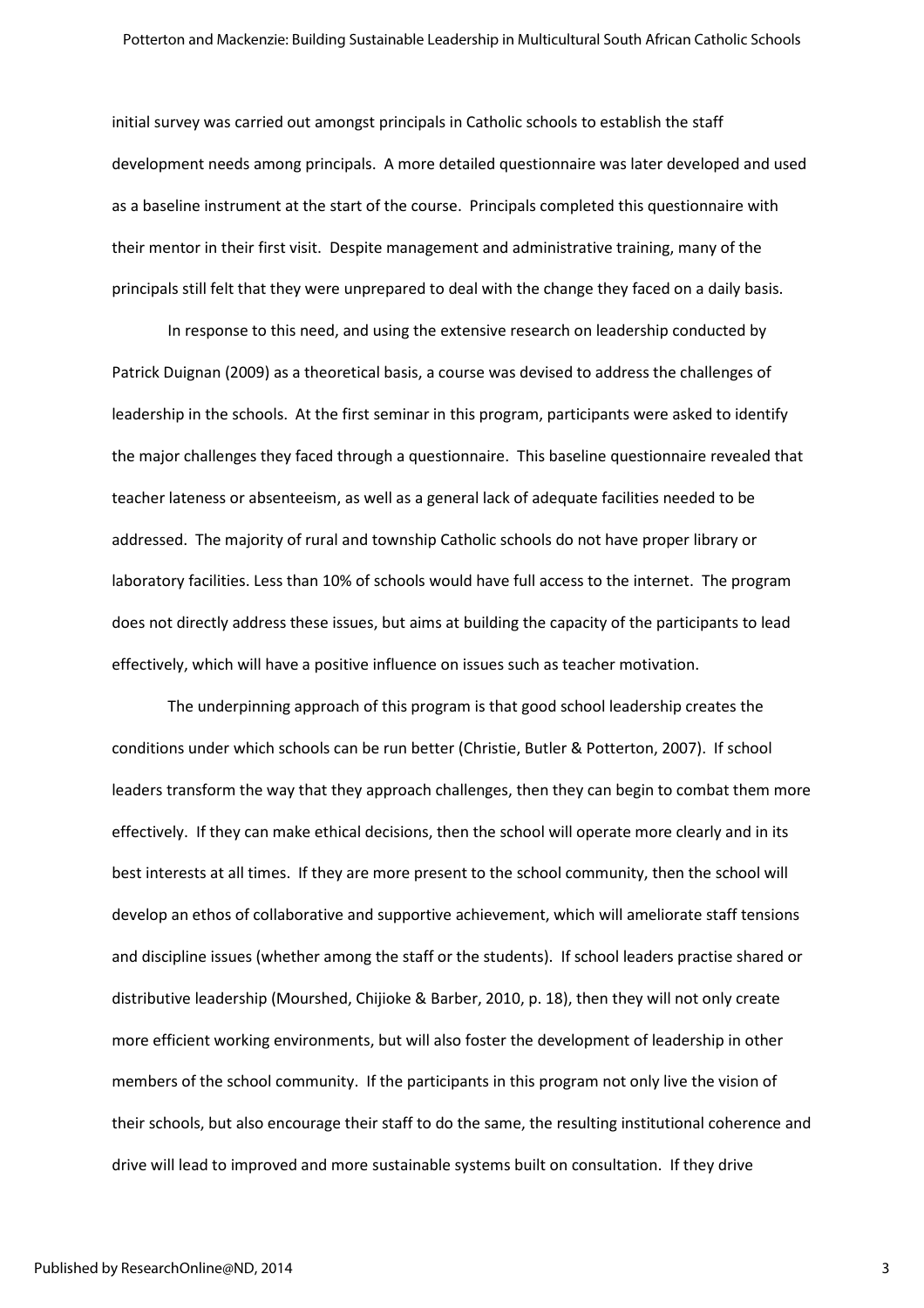innovation and develop new approaches to the challenges offered by changing curricula, then not only teaching methods but also results will improve accordingly. If school leaders implement systems of reporting and monitoring and evaluating which reflect the ethos of shared responsibility for success, then the progress of their schools can be monitored in order to develop more efficient operational systems (Parker Boudett, City & Murnane, 2005; Mourshed, Chijioke & Barber, 2010).

### Program Strategy

The program aimed to create sustainable leadership by developing the participants' leadership capacity through stimulation (seminars), support (both peer and mentor based) and reflection (during and between seminars, through assignments and reflections), which led to changes in their practice and action as leaders in their schools. This approach in developing school leaders is unique in South Africa. Principals have been trained mainly in formal academic courses, short courses developed by provincial governments or non-governmental organisations, as well as through distance education courses. It aimed to foster leadership that builds on the tradition of excellence in Catholic schools and ensured the quality of education provided.

The Action Learning Approach was used as the theoretical framework for this program. Action Learning draws its roots from different philosophies of learning and change, which in turn, influence its design and practice. Action learning has become a popular discourse in business education (Marsick, 1999). Winkler (2001), a colleague, has influenced the approach used at the Catholic Institute of Education. She has developed approaches that blend both theoretical and practical approaches in teacher development. The program aimed to develop leaders so that they are able to:

- understand, analyse and be responsive to their contexts;
- develop self-knowledge;
- have clear purpose and be ethically driven;
- act in ways that meet the needs of the schools;
- promote the faith dimension of their schools;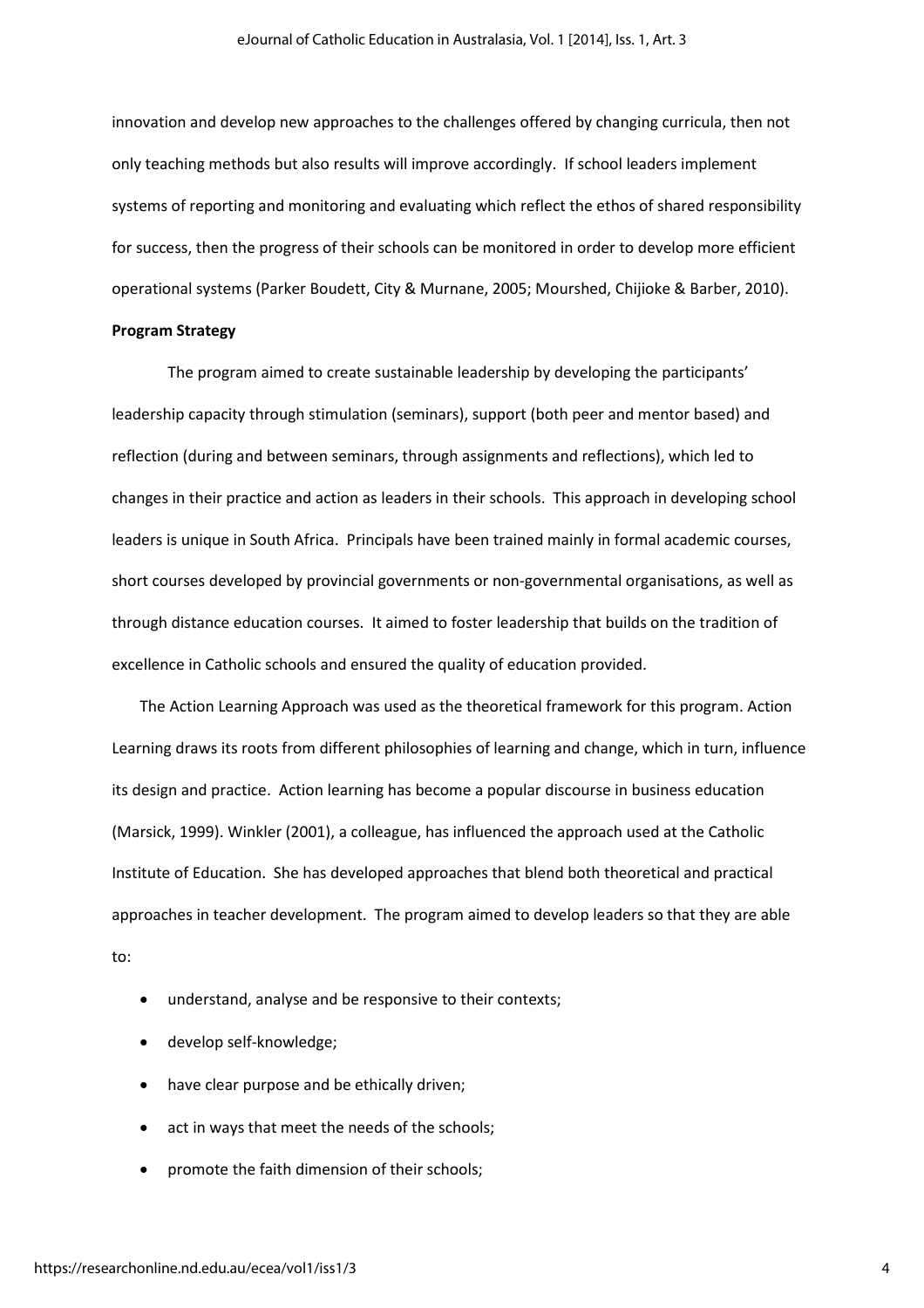- be optimistic, positive, and improvement-minded; and,
- share their leadership with other schools.

The process used to effect this development is illustrated in Figure 1.



Figure 1: Process used to effect change in school.

The crucial starting point of the approach used in this program was the use of seminars as stimuli to reflection and action. These seminars were carefully constructed to be part of a connected and graded course of learning, rather than discrete occasions without follow-up (which is a major critique of the seminar approach in general). Day and Sachs (2004) examine debates and issues around the theory, policy and practice of Continuing Professional Development (CPD). They explore two discourses which shape CPD provision and practice. The first, 'managerial professionalism', is seen as the more dominant. In opposition to this is the discourse of 'democratic professionalism' which emphasizes "collaborative, co-operative action between teachers and other educational stakeholders" (p.7). Participants were firstly introduced to the idea of being a 'transformed leader', which opened them up to engage in the second seminar, the International Conference on Sustainable School Leadership. The Conference took place in Johannesburg on September 2010. Just over 400 school leaders participated in this event. Participants on the sustainable leadership course had to complete a reflective assignment based on the conference. From there, participants moved to discussions of ethical decision-making, where the theories of the first two seminars were put into place. Then they engaged in the issue of 'authentic presence' (Duignan, 2006), looking at how they could be present to the people in their daily lives as leaders.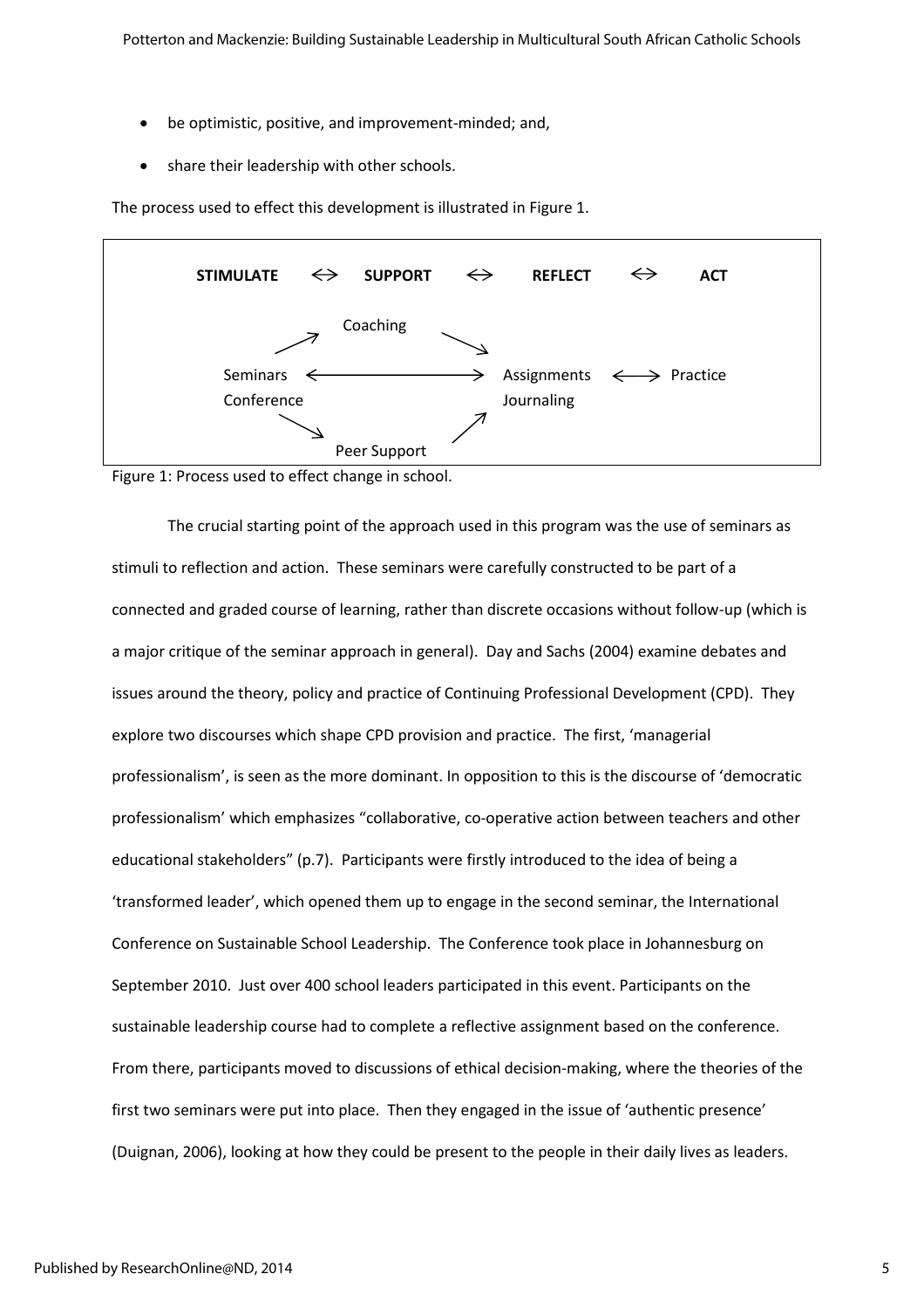This seminar was followed by one-on-shared leadership, where participants were shown how to hand over control to others and stop working in isolation (cf. Senge, 1990), and then a seminar entitled 'Living the Vision' was run in collaboration with South African National Parks, where they were invited to learn from the successes of an organisation in a completely different field. These six seminars took place in 2010 and 2011, with the remaining three taking place in 2012 — on 'Leading the Curriculum' through fostering quality teaching and learning, 'Leading the Reporting', and finally 'Celebrating the Leadership Journey'.

At these seminars, which took place regionally (in provinces) participants had the opportunity to network with other principals from the same region who often faced similar challenges. The personal connections forged at these meetings continued after the seminars, through meetings and regular communication, which acted as peer support mechanisms. In addition to peer support, each of the RMs engaged in personal coaching with the participants in his or her region. The course assignments were action-based, applying the theory discussed and developed in each seminar and led to changes in practice in the lives of the participants, who then brought the lessons that they had learnt to the next seminar.

#### Discussion

Initially, most of the outcomes were human relational skills such as improved interpersonal relationships, increases in staff morale and general running of the school. This program was not aimed at providing management training, but rather at changing practice through changing attitudes. This being said, the program did result in measurable outcomes such as improved attendance of teachers at school, time on task, and improved pass rates. These outcomes were measured by Ethos Evaluation and Whole School Evaluation (WSE) approaches, in addition to being independently monitored and evaluated. The proprietors of Catholic schools have developed two self-evaluation instruments, Signs of God's Presence and Fully Alive which have been designed for schools to reflect on their ethos and their overall climate and how that impacts on teaching and learning.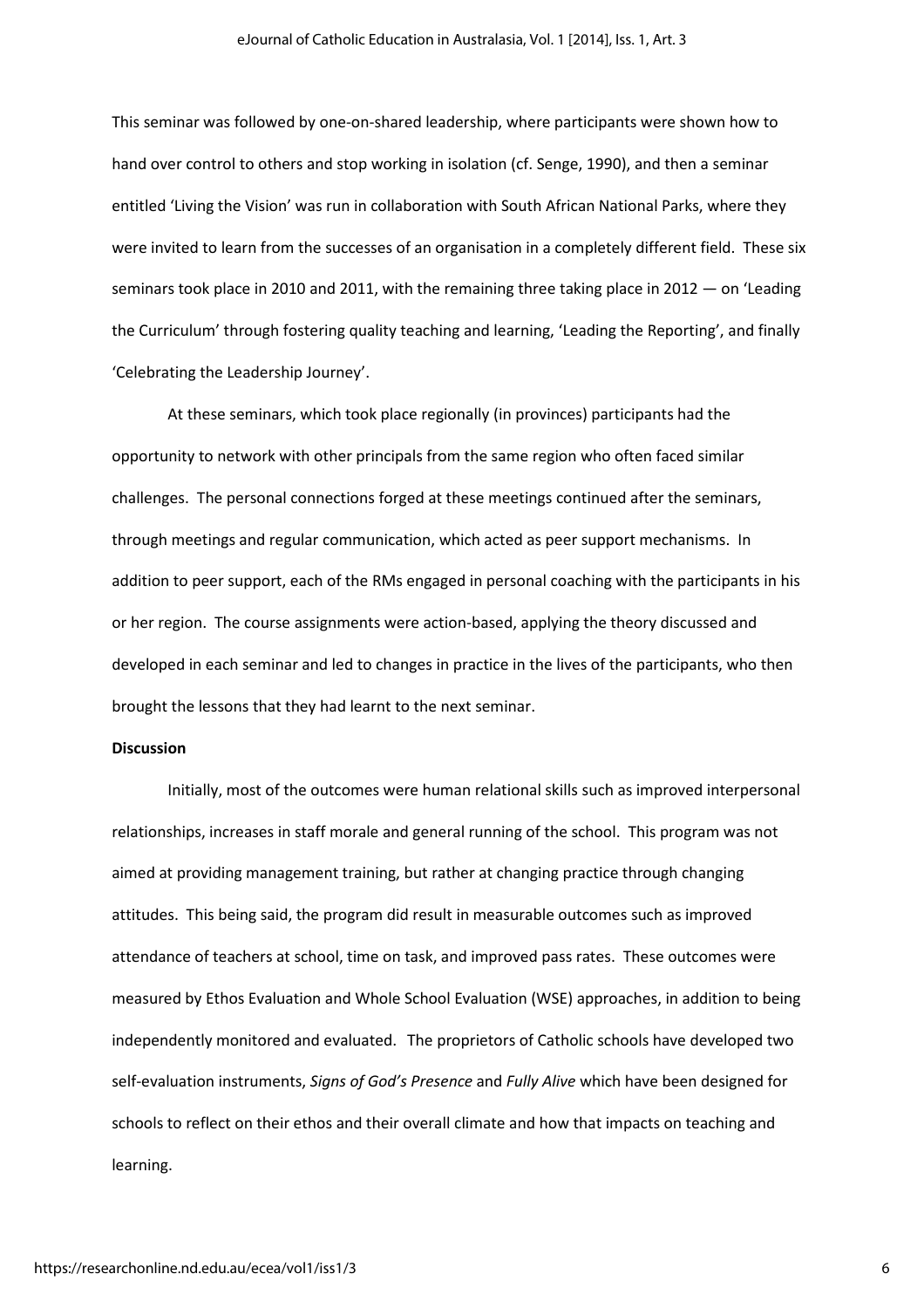As planned, the seminars and one international conference formed the backbone of this program. More than 80 school leaders, from 60 schools in Mpumalanga, the North West, KwaZulu-Natal, Free State and Limpopo provinces, attended these seminars. There are nine provinces in South Africa. However, because of financial constraints this program was only offered in the economically less developed provinces where the development needs were greatest. In addition to the seminars, participants have also submitted assignments relating to each seminar, involving reflection on what they had learnt and how they had transformed their learning into action. The assignments required participants to reflect on their practice and to write on their own experience. The course was not accredited by any university, a shortcoming that must be addressed in the future. Regional Managers, as part of their role in the region, continually supported schools by assisting them to measure themselves against the main indicators outlined below. The indicators are based on the book Fully Alive. These indicators were designed to provide benchmarks against which a school could evaluate its own performance. This was ongoing, throughout the year, and was distinct from the four personal coaching visits that each participant normally received as part of this program. At the seminars, and as part of the RMs visits to the participants' schools, both formal and informal evaluations of the program were conducted which assessed the progress of the participants relative to the main indicators:

#### Ethos and Organisational Climate

- The dignity of each person is recognised;
- There are high expectations of everyone at the school;
- The school environment is well-ordered, managed, and calm; and,
- There is commitment to continuous improvement.

#### Management and Planning

- The governing body contributes to the smooth functioning of the school;
- Sound policies are developed and implemented;
- Strategic planning and communication takes place;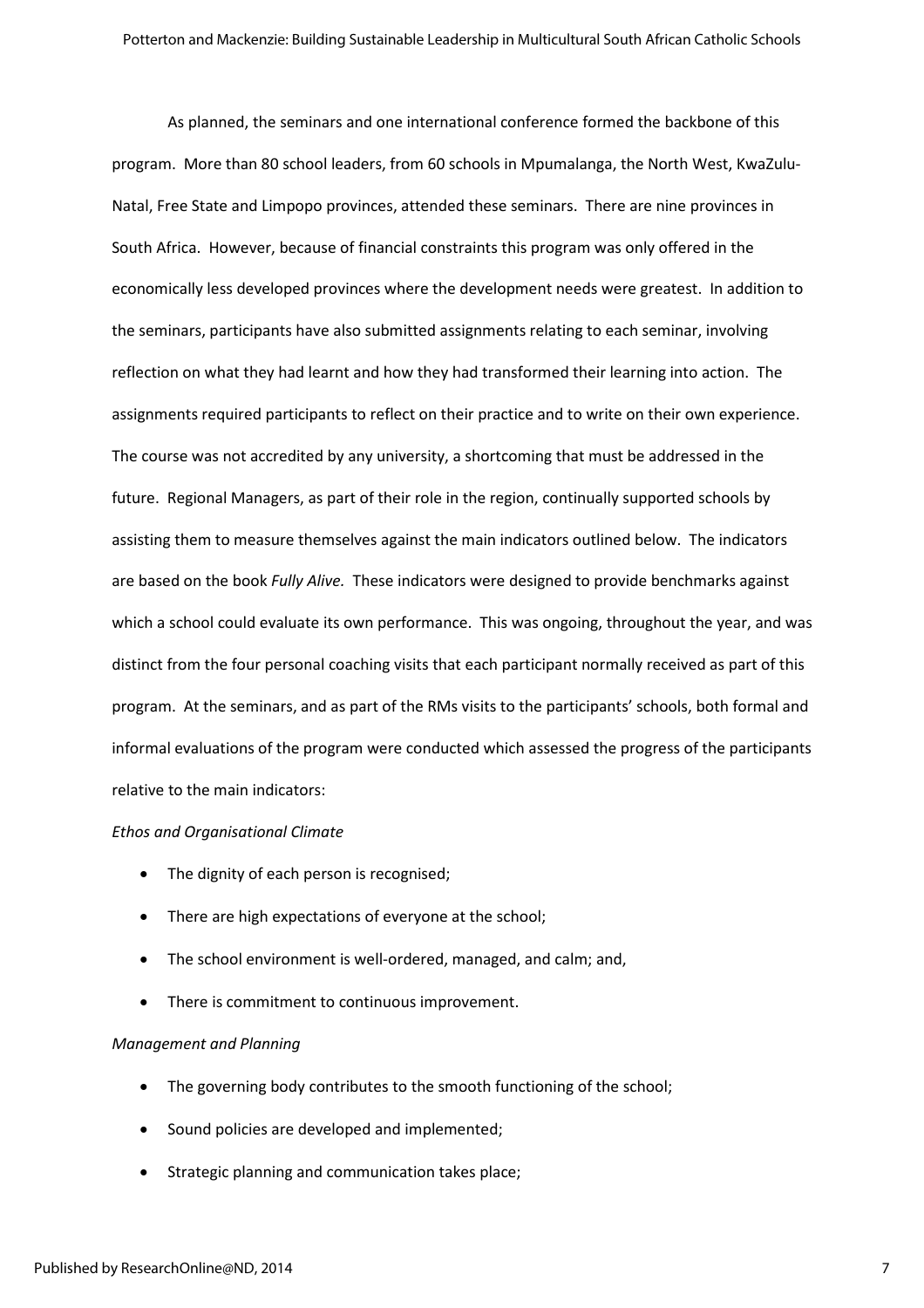- Resources are strategically developed and managed; and,
- Procedures are in place to manage and control finances.

Initially, the seminars were planned to take place on one day. Feedback after the first seminar suggested that the participants would appreciate more time for reflection on what they were learning, and that this time could be better accomplished by shifting the seminar so that it was run on two days. This change meant that the evening and morning in between the seminar sessions would enable more time for critical reflection. This was changed accordingly.

One challenge relating to the seminars was that principals sometimes sent Heads of Department (HODs) or teachers to attend in their place. While initially this practice led to frustration (both from the seminar organisers and the HODs), it was realised that this could become an opportunity for developing future leaders in the school. In addition to this learning, some of the HODs also pointed out that being at the seminars had helped them to gain sufficient critical distance from their context, and thus to recognise the issues present in their schools.

Sustained in-depth mentoring and support cannot be undervalued (cf. Mourshed, Chijioke & Barber, 2010, p. 87). Without the support offered by the Regional Managers to the schools in their areas, many of the participants might not have continued to develop their learning in their daily lives. It is important that this process be preceded by careful training of the regional managers, to enable them to be effective coaches. The regional managers were also vital in supporting those participants who, for one reason or another, could not attend the seminars. A challenge here is one of personal incompatibility, in that a single regional manager might not be an appropriate match for each leader's coaching needs.

In the regions chosen for this program, the distances to be travelled proved prohibitive to the development of peer support groups. In most of the less developed provinces the schools are located quite a distance from each other (one to three hour drive by car) which makes it difficult for principals to visit each other regularly. This aspect of the program was thus incorporated into the seminars themselves, which resulted in the formation of professional relationships between the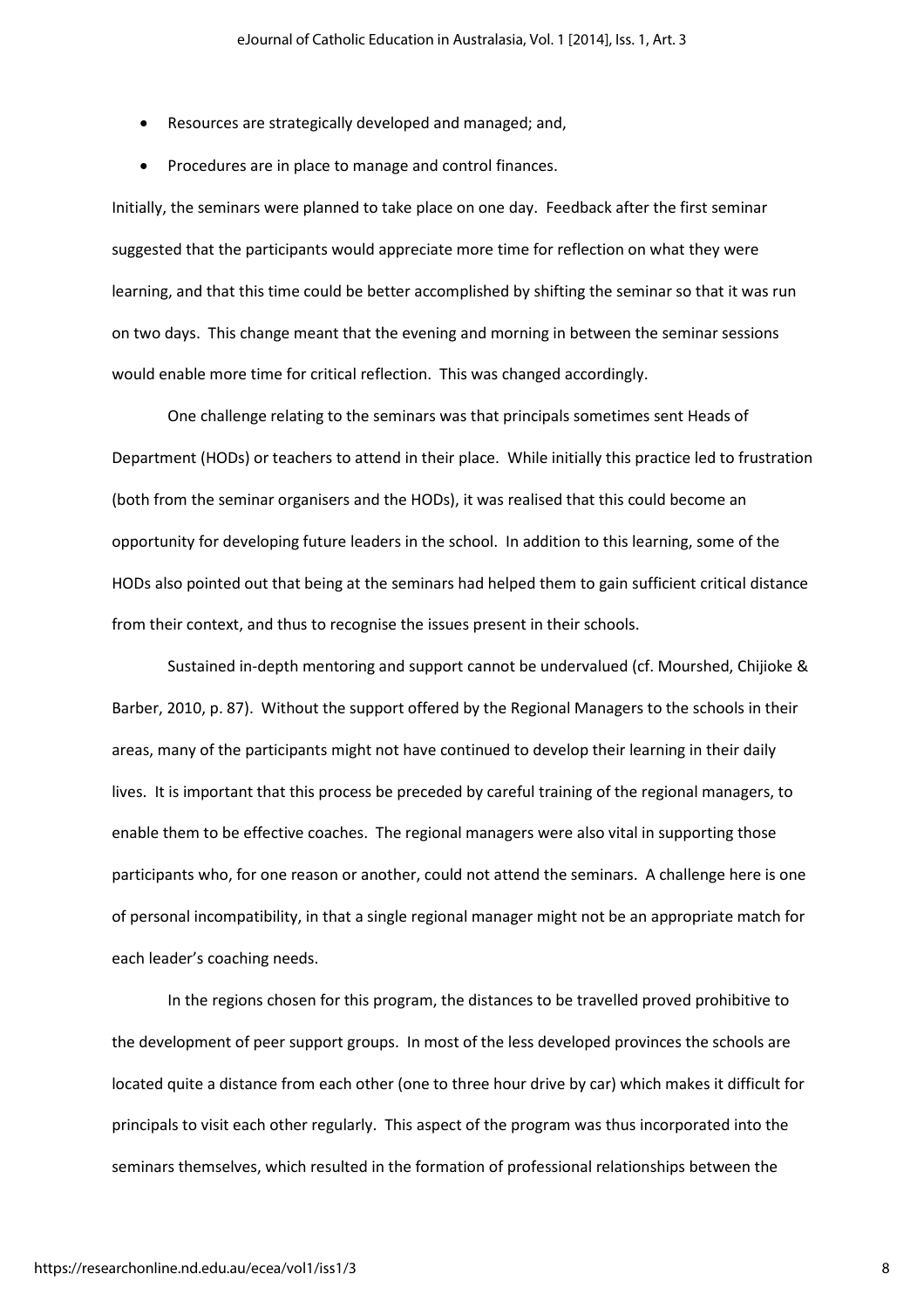participants. These relationships have, in some cases, resulted in regular telephone conversations between the participants in a given region, which has, in turn, led to a different kind of peer support network. The CIE have established networks across the country, which is animated through regular principals' meetings, newsletters and occasional conferences. These networks have been personalised via this course through the development of deeper relationships and more regular communication.

Participants highlighted a major challenge that they encountered in implementing what they have learnt in their own schools — the ambivalence of the School Management Teams (SMTs). The School Management Team normally consists of the school principal, the deputy principal and the Heads of Department. It was explained that, even though decisions may be taken in the SMT meetings, members would then collude with teachers outside of the SMT, resulting in the decisions being undermined. This practice has been an unforeseen issue, which has been dealt with by implementing some of the techniques taught in the seminars. This information is reported (selfreported) in the narrative sections of the evaluations that were carried out.

A vital part of effecting the change, identified by almost all of the participants in their evaluations of the course, was the opportunity for reflection. Many participants noted in their evaluations of the course that developing a more reflective approach had been the single most important aspect for them — the encouragement to journal each day and to think before acting, considering each vantage point before making a decision. Any program hoping to have this effect should incorporate time for reflection into its schedule.

A stumbling-block in the program, combining issues around valuable time being spent on seminars with the constant demands on principals to be all things to all people, was that of accreditation. In other words, the participants felt that the course ought to have been formally accredited in order for them to gain recognition for the effort they were putting into the course.

One of the most important lessons learnt was related to the sixth seminar — Living the Vision. This seminar sought to address the embedded views of the participants, by exposing them to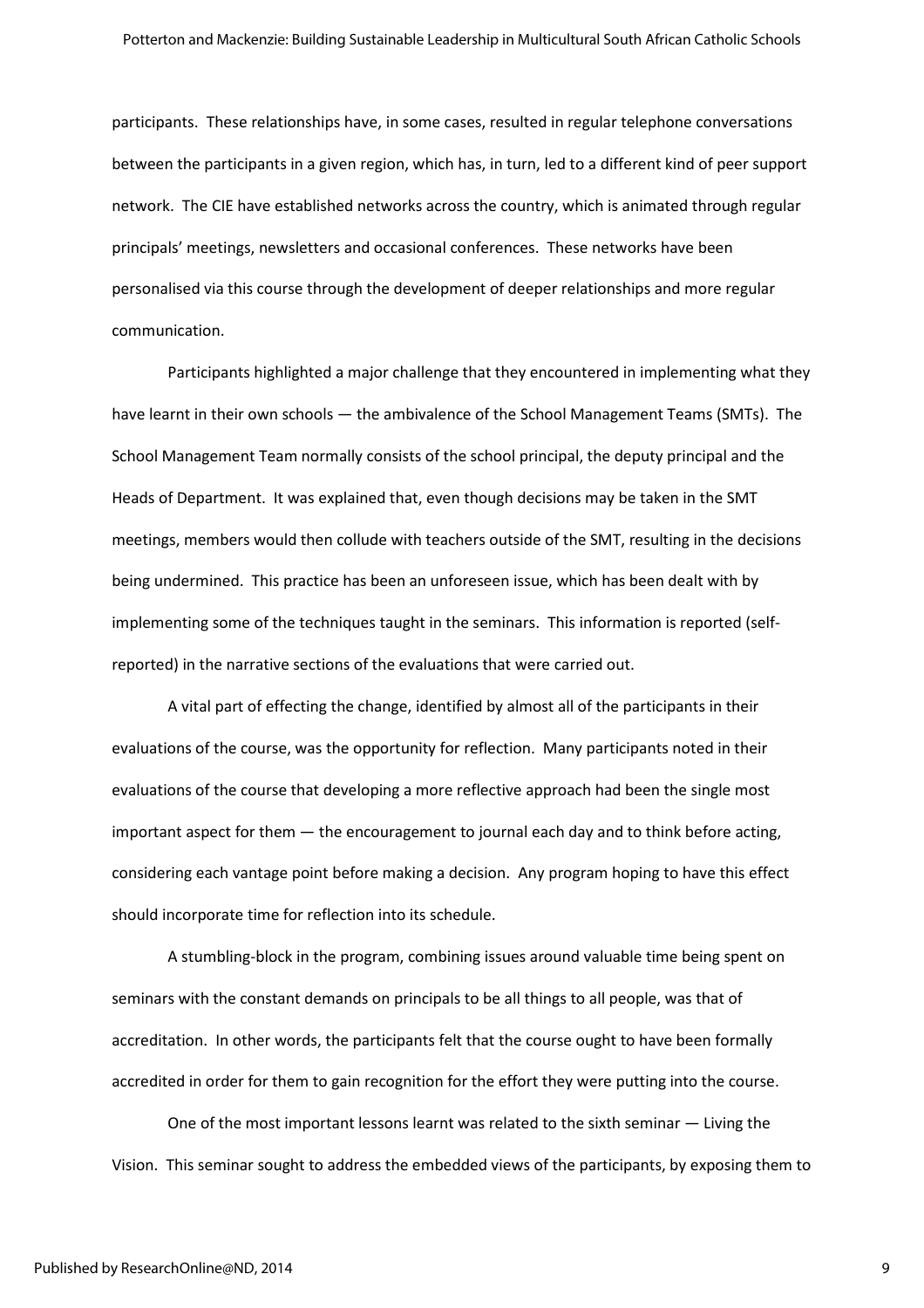the way in which an organisation from a completely different field managed and lived its organisational vision. The value of South African National Parks input in this program has been crucial, in that it provided the participants with the critical distance from which to view their own school's systems and attitudes. The National Parks encounter showed how a national organisation located across a country was able to have a national vision that was successfully implemented with enthusiasm in very different contexts.

#### Impact

In 2012, as part of a summative evaluation, the CIE Regional Managers completed an evaluation of the program in the final seminar. The evaluation focussed specifically on 'Major Shifts' that they had observed, and the 'Achievements' that could be attributed to the program, as well as the observed improvement in school performance. Their evaluations are summarised in Table 1.

| <b>Major Shifts</b>                            | <b>Achievements</b>                                        |
|------------------------------------------------|------------------------------------------------------------|
| The course assisted principals or Head of      | 'Living the Vision' (Seminar 3 of 2010) was a<br>$\bullet$ |
| Departments with personal and professional     | good idea, and principals learned that all                 |
| growth.                                        | institutions are guided by the vision and                  |
|                                                | mission. National Parks portrayed a good                   |
| The level of responsibility and accountability | example of a vision statement: "the joy and                |
| has improved dramatically.                     | pride of all South Africans". All stakeholders             |
|                                                | and employees lived this vision. This enabled              |
| Principals now believe in themselves, and      | school leaders to ensure that the vision and               |
| know how to change their limiting beliefs into | mission of the school is meaningful to                     |
| liberating beliefs.                            | everybody. Another advantage was exposure                  |
|                                                | to private sectors.                                        |
| Relationships have improved in schools.        |                                                            |
| There are fewer conflicts than we had in the   | The theme of 'Presence' sent the message of<br>$\bullet$   |
| past. The focus has changed, from petty        | respecting the dignity and worth of all                    |
| issues to a bigger picture of development,     | people, assisted leaders to transform. The                 |
| thus improving performance and nurturing       | emphasis on being present to oneself and to                |
| the talents and gifts of others.               | others had a tremendous impact - simple                    |
|                                                | gestures such as greeting educators and                    |
| Communications lines are open, and have        | pupils around school grounds, as well as                   |
| improved the functionality of school           | motivating and affirming both pupils and                   |
| management, committees and staff               | educators, improved the atmosphere in the                  |
| meetings.                                      | classrooms and offices.                                    |

Table 1: Major shifts and achievements in the program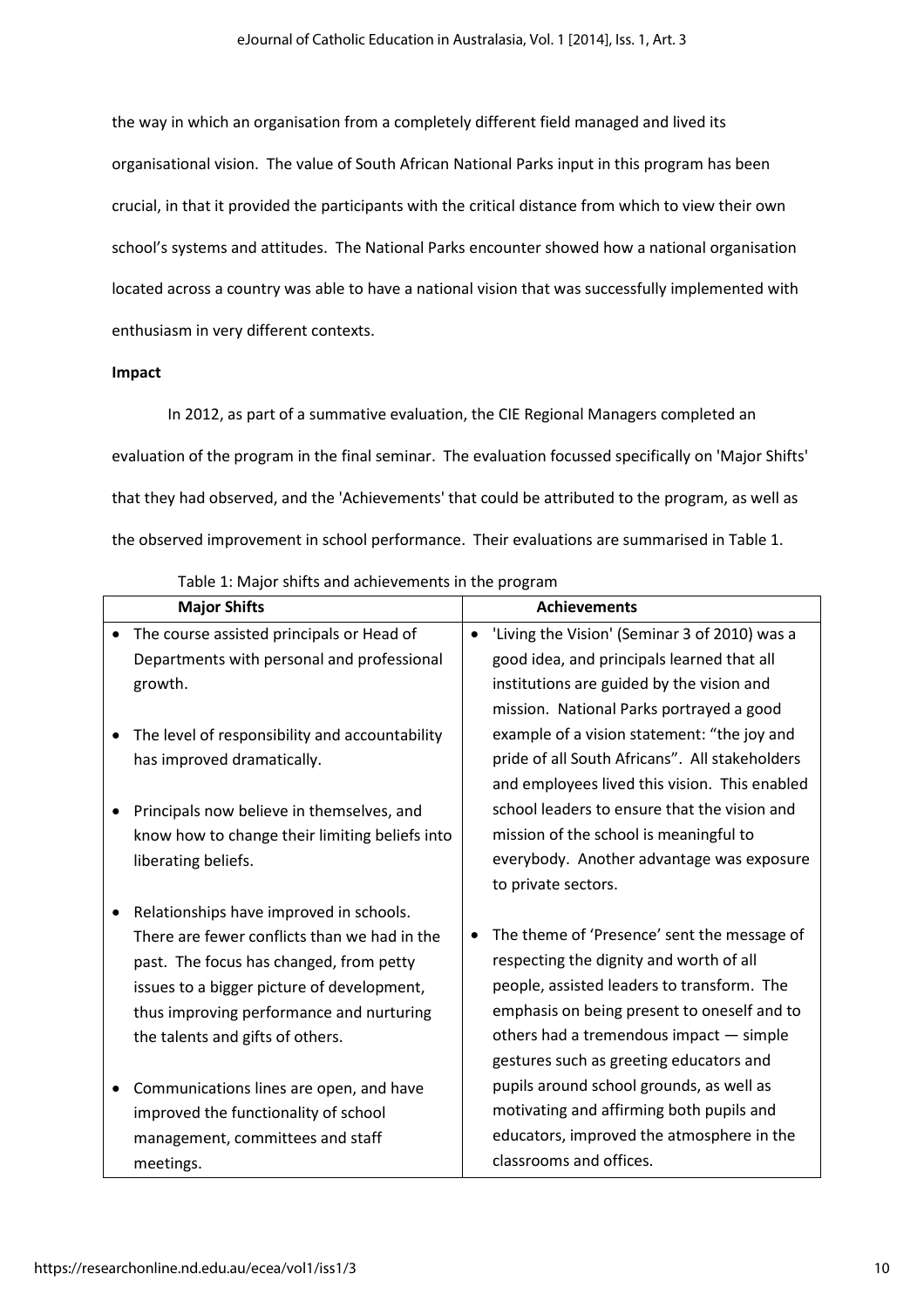| have turned around situations in schools.<br>'Quick fixing' decisions have been eliminated. | leaders. The two terms "leading" and<br>"managing" were clearly defined. They were<br>inspired and moved by all speakers. They<br>were highly motivated and influenced by all |
|---------------------------------------------------------------------------------------------|-------------------------------------------------------------------------------------------------------------------------------------------------------------------------------|
|                                                                                             |                                                                                                                                                                               |

The RMs observed that in the coaching sessions, principals no longer complained about their work, and were more tuned in to carrying out their plans. They had dreams for their schools. During the coaching sessions principals were more open to share their work and personal challenges, and this change was different to what happened in the past.

Sharing sessions at the seminars appeared to remove the spirit of competition, and replaced this with a positive spirit of working and improving together. It became visible that leaders had learned to delegate with trust. When the project started, the common challenge was lack of parental involvement in the school based on the narrative reports submitted by principals at the close of the course. The situation has turned around in 99% of schools. Principals talk of parental contact sessions, grade meetings with parents, meetings with parents whose pupils are not performing, and parents attending meetings to motivate their children.

Each of the Regional Managers was asked to carry out a case study of one of the school leaders in his or her region who had participated in the program. Extracts from two case studies have been included here to illustrate the personal development experienced by the participants. Each Regional Manager provided a detailed case study of a participant who, in his/her view, had embraced the course and implemented changes at his/her own school.

## Table 2: Two case studies illustrating personal development and growth KwaZulu-Natal / Eastern Cape Province - Ms A from St Mary's School\*

I have become a lot more present to others as a result of the leadership course. The course has helped me to be more confident and has allowed me to increase my influence in the school. I have taken extra effort to build more authentic relationships with my staff members as well as with the pupils and with parents. It is these relationships that have helped me to increase my influence and improve my leadership.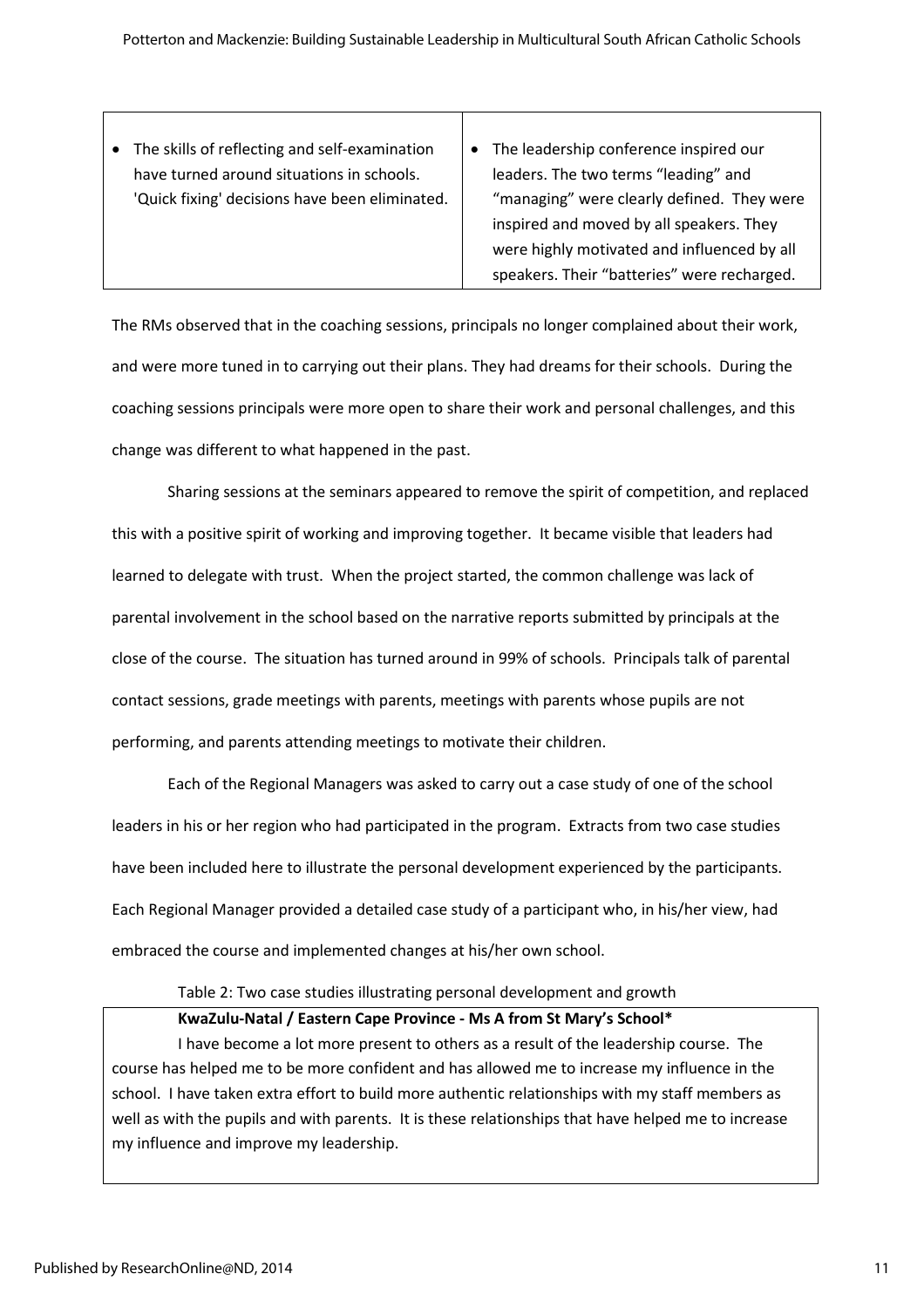Over the three years I have become more aware that I don't know everything. This knowledge has allowed me to adopt a model of the shared leadership where I work with others, and don't do it all myself.

I have also seen the value of involving parents in the life of the school and have benefited from their involvement. My 'open-door' policy has provided me with more opportunities to welcome their views and opinions. Parents are beginning to feel that they too are part of the school's success.

## Limpopo Province - Mr B from Charity College\*

At the beginning of the program I observed that some teachers had negative attitudes towards Catholic ethos of the school. I also noted that some pupils were problematic and that discipline was a challenge. I also felt that some of the promoted staff were not capable. The first seminar about "changing limiting beliefs into liberating beliefs" was an eye opener for me which helped me to change this mind-set. The reflection skills I gained helped me to develop strategies to turn around the situation at my school. This changed perspective enabled me to see that when pupils given responsibility they were able to rise to the occasion. I was able to identify that the lack of induction had disempowered promoted staff, and that this was a shortcoming that needed to be addressed.

The problem of parents not attending meetings and the School Governing Body [SGB] not taking the lead was a reality. Teachers did not want to attend weekend training in their own time without remuneration, and pupils were not keen to participate in weekend and holiday enrichment classes. I learned from the first seminar that it was my role to influence everyone around me. I set out to positively influence the SGB to bring about a sense of ownership in the school, as well as to better understand the school's distinctive religious character. As a result, the SGB was better able to influence the parents. Meeting attendance improved significantly and they now have a better understanding of the vision of the school. I influenced teachers and they, in turn, influenced pupils. At the moment pupils participate actively during evening lessons, weekend lessons and holiday enrichment classes.

In the past my office was only open when I was around. Other members of staff had no access to my office, and I had to solve all problems related to discipline. My office is now accessible to all School Management Team (SMT) members. They know where to get important school documents, and are familiar with the filing system in the office. The SMT members have their own school stamps, and are able to authorize appropriate documents.

When the Annual National Assessment test was written for example, staff members in the General Education and Training band shared the workload. Invigilation, marking and the compiling of analysis of results were done in a team. The Further Education and Training band teachers did the same thing with the trial exams. Every teacher is involved with discipline, and only serious cases are brought to my attention.

\* Pseudonyms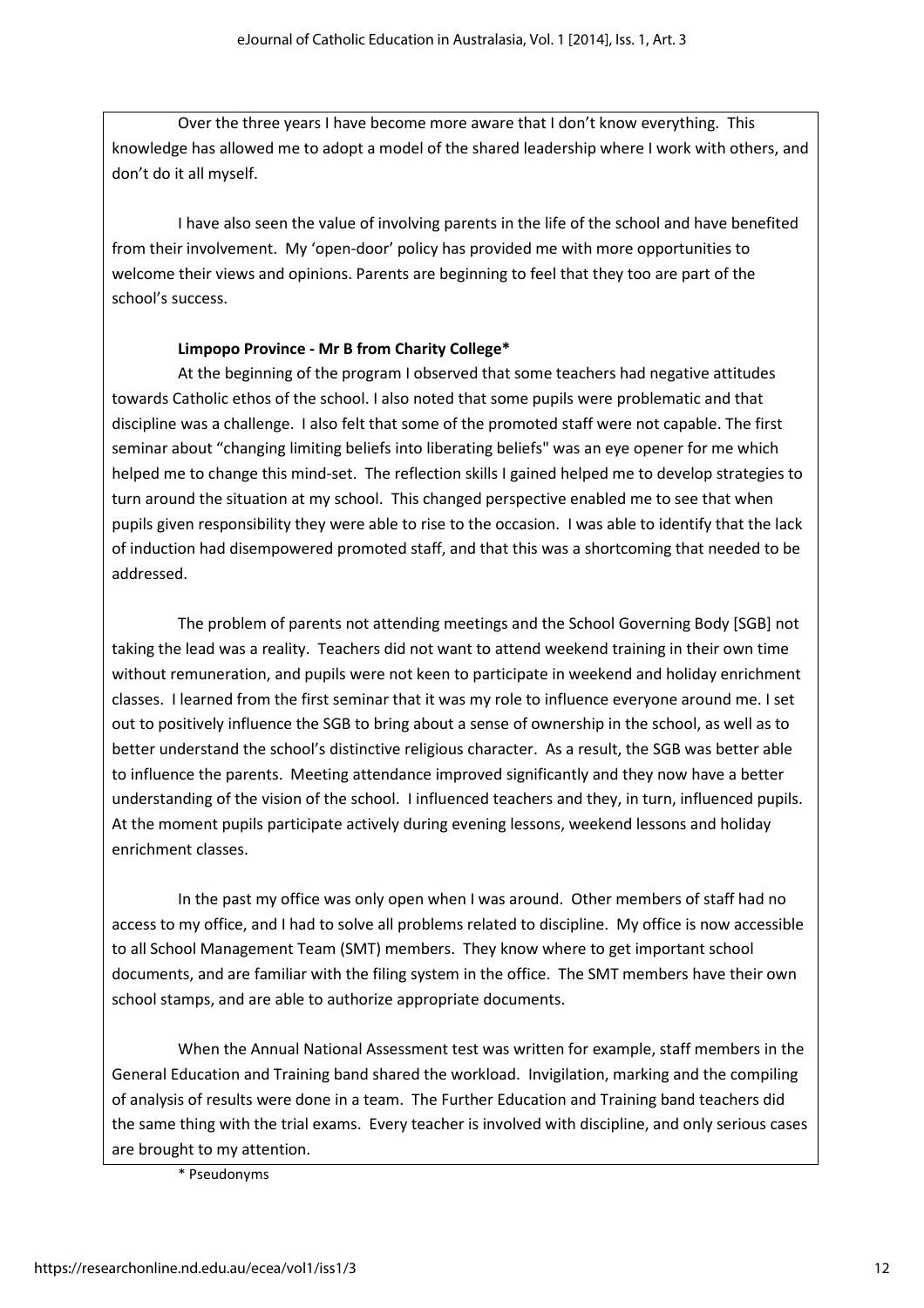What is apparent from these two case studies is the palpable effect that the program has had on these school leaders. In each case, the improvement has affected not only the way that they see themselves but also their (and their school's) relationship with pupils, parents, teachers and other stakeholders. In each instance, what is clear is that the main objectives of the program have been realised — each leader appears to be leading more authentically, more collaboratively and with a greater degree of self-reflection than they previously did.

It is clear that that this program has had a profoundly positive effect on the participants. In almost every area, they have changed the way that they lead their schools. They had become more ethical, accountable and reflective in their leadership. In terms of leadership style, the change that could be observed is that in 2012 the participants were more conscious about and reflective on their own personal beliefs and values, and on the way that they were leading in their schools.

Looking at personal development, the difference here is again quite clear — the participants in 2012 seem far more aware of their role as inspirational leaders in their schools, rather than simply listing courses or diplomas that they have accrued. The 2012 responses focused more on relational or interpersonal development, while also emphasising the key aspects of the program — sharing leadership, communicating and building something that will last — which if nothing else shows that the messages of the program may have filtered through into the participants' daily practice.

One aspect that showed the most change (and which is echoed in the RM's evaluations and the case studies) is the way that the participants deal with the challenges that they face. At the core of any discussion on 'sustainability' is the ability of the person or organisation in question to adapt to or deal with challenges that they are likely to face. Marshall and Simpson (2014) demonstrate that learning networks offer a context and methodology for business managers to learn from each other's experience. However, they note that the extent to which these networks can facilitate and support wise action remains an open question. They seem to adopt a 'Buddhist' perspective on wise action as a counterpoint to Western notions of wisdom as accumulated knowledge. They demonstrate that the Buddhist focus on interdependent origination and impermanence suggests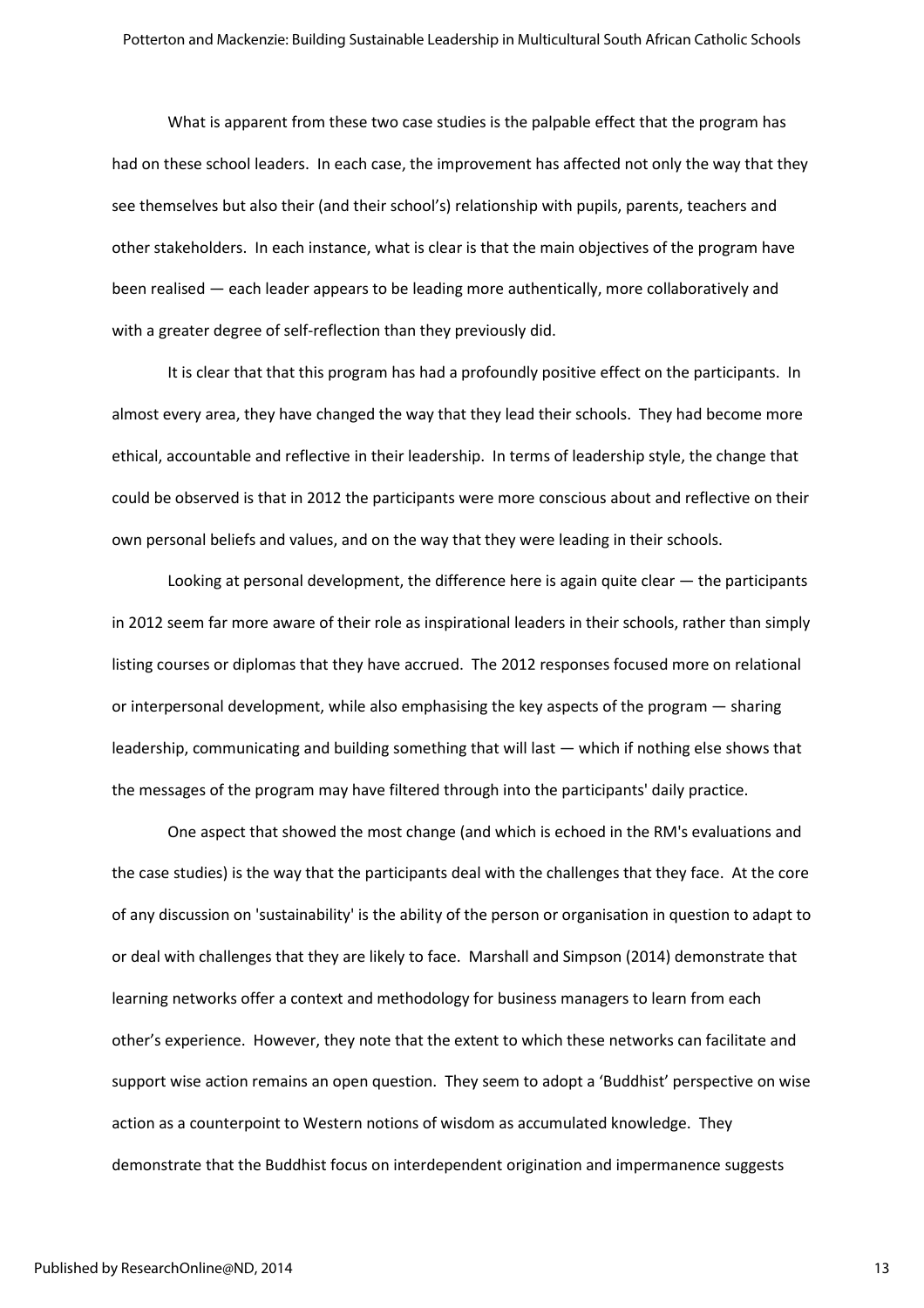specific ways of working together that can enhance the practice of wisdom. The changes in the responses from 2010 to 2012 showed a greater degree of divergent or adaptive thinking, or possibly improved confidence of one's own knowledge, which may have been absent in the first sample. The first sample's set of solutions focuses almost entirely on what the principal has to do, by him or herself, without much recourse to participation or delegation from other stakeholders (except as yet another item on his/her to-do list). The 2012 responses spoke of leaders who were now able not only to recognise problems but also to delegate and co-opt other people — they were leaders who know their strengths and weaknesses, as well as those of other members of the school community.

There was also a clearly observable change in the participants' self-definition as leaders. One of the most striking differences between the baseline and the end-term surveys was what might be termed 'coalescence' i.e., the merging of different ideas into a union — the leaders who participated in the program had gathered and sifted what their ideas of leadership were, and distilled a few clear points. The first survey's answers were generic, in contrast with the overall clarity and contextual sensitivity of those in the second one.

Another important aspect to note here was that the course seems also to have affirmed and strengthened whatever the innate style of the leaders was to begin with. The clarity of the ideas appeared to extend to certainty about their identities as leaders, about the way that they worked with their staff and parents, and about where they needed to improve themselves. In the 2010 surveys, some of the participants had already identified some of those issues. In the 2012 surveys almost all of them had done so, and many had already faced some of their challenges.

The changes in Reflection and Reflective Practice are some of the most enlightening and pervasive ones in this evaluation. The responses of the 2012 study not only showed a greater idea of what reflection is and how it could be used, but also made a clear distinction between personal (continuous, self-developing) reflection and organisational (horizontal, participative) reflection. The attitudinal change that can possibly deduced from this is that participants have begun to see themselves as developing individuals with a vision, working within an interpersonal network of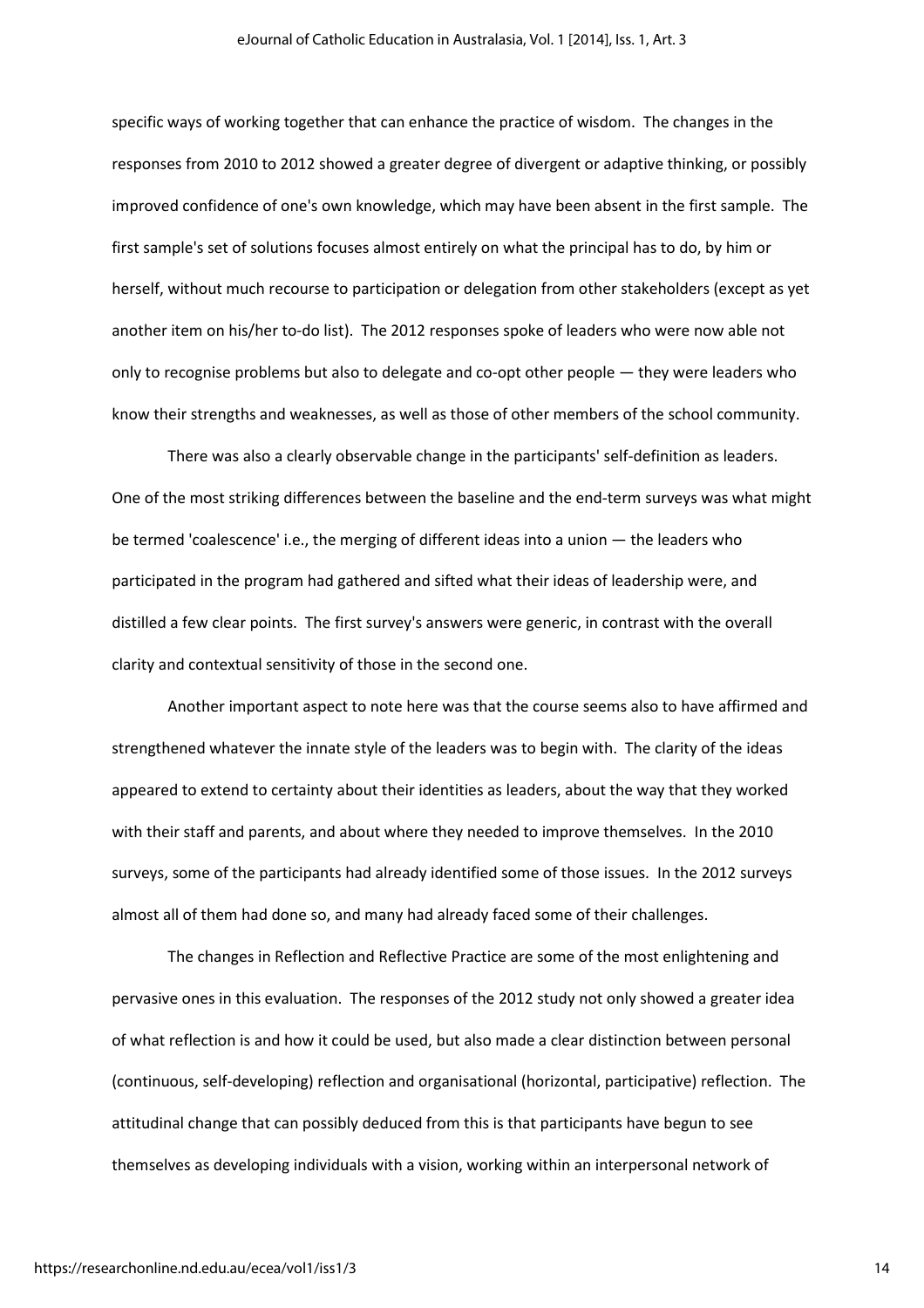support and advice and sharing, where before they may have generally seen themselves as a worker ticking boxes made up by someone else.

In the 2010 survey, in most instances, the participants did not answer this question in the questionnaire, or simply paraphrased it. However, the discourses of their responses showed a leaning towards the same autocratic or dictatorial approach to leadership. In particular, the participants' word choices showed a leaning towards the 'we need to make them feel like they've been consulted' approach to leadership. Whereas the responses in 2012 offered a vastly different picture, in these statements the pronoun "I" does not appear, represents another eloquent expression of the cognitive change that can be observed. In this second sample, it is clear that the colleagues (and parents, SGB and service-providers) were being consulted more deeply, and that the attitude of the school leaders towards that consultative or collaborative process had changed. This corroborates the overall findings of this evaluation — that the school leaders may have become more consultative and collaborative, comfortable with sharing the load of leadership.

#### **Conclusion**

One of the most notable results of this leadership development approach has been that principals have a stronger belief in themselves to lead the schools. Seminars have targeted the relational aspects of leadership and it is interesting to see in reports what a critical part relationships play in the smooth, effective running of the schools. There are strong indications that staff were cooperating better with principals. Translating a vision into practice involves beliefs, values and aspirations and offers the 'glue' for binding the community together to advance its mission. Making this a reality in schools is an on-going leadership task. The reflexive dimensions of the program have assisted principals who are not Catholic to deepen their own understanding of the Catholic faith.

There are a number of lessons to be learnt from this program that may be valuable to others in similar situations around the world. Programs need to be responsive to the contexts and real-life needs of participants; and in the busy world of school leadership provide some time for reflection. An element of flexibility is also required to deal with unforeseen issues in the educational process as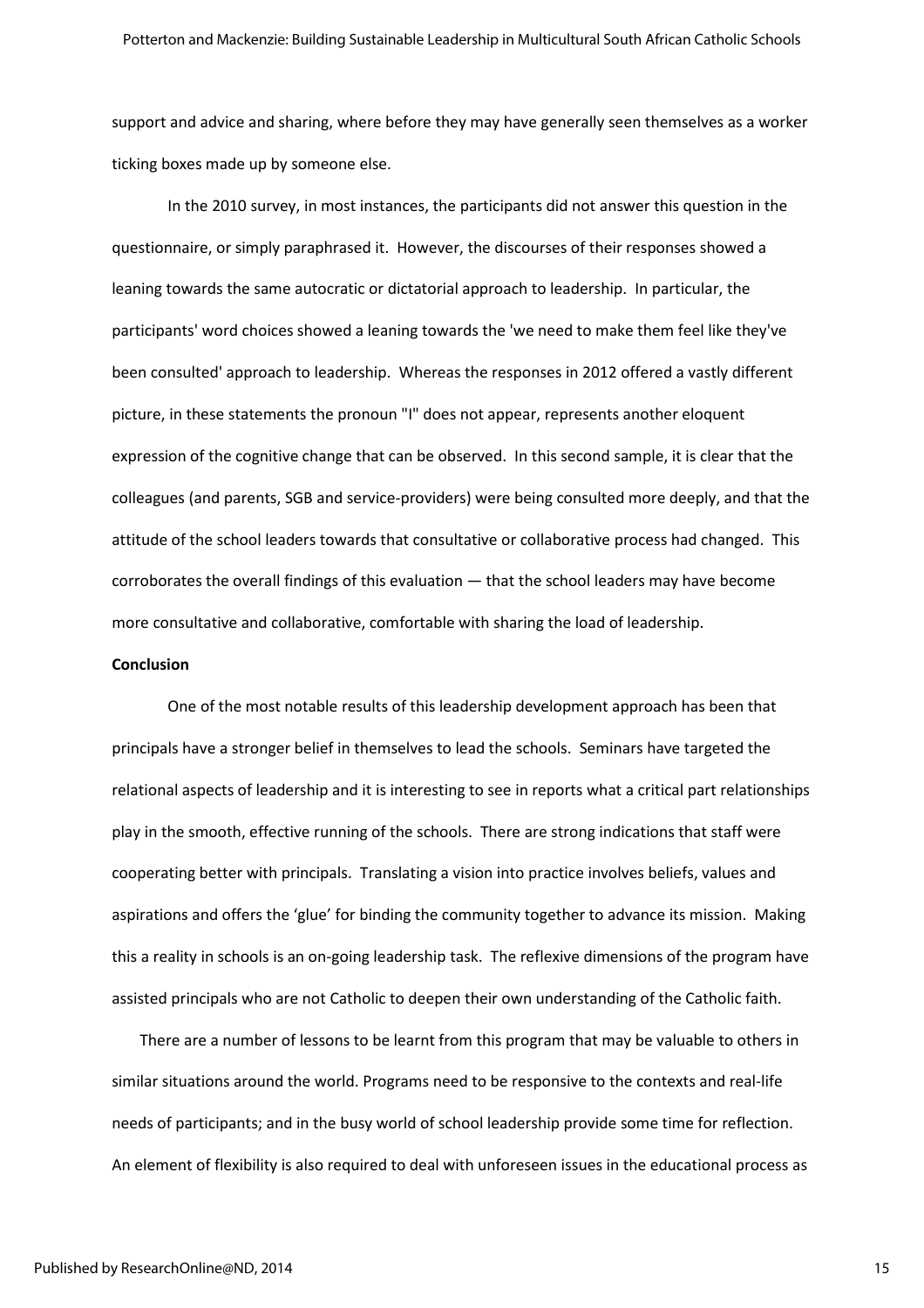they appear. Mentoring and peer coaching also need to be incorporated into the program design to enhance the impact of the program. Linking programs with organisations outside of the education field (e.g. South African National Parks) is likely to allow participants to think differently about their own processes at school level. Finally, allowance for distance travel and other time issues needs to be made to allow for optimum use of time.

#### Acknowledgements

Anne Baker, Janice Seland, Vivien Byrne, the Catholic Institute of Education's Regional Managers as well as members of the Jesuit Institute of South Africa have played a key role in developing and shaping the Sustainable Leadership Program at the Catholic Institute of Education.

#### References

- Benedict XVI. (2011). Africae Munus, Post-synodic Apostolic Exhortation. Vatican City: Libreria Editrice Vaticana.
- Bryk, A. S., Lee, V. E., & Holland, P. B. (1993). Catholic schools and the common good. Cambridge MA: Harvard University Press.
- Catholic Institute of Education. (1998). Learning for living: A Catholic contribution to the culture of learning and teaching in South Africa. Cape Town: Juta & Co. Ltd.
- Christie, P., Butler, D. & Potterton, M.Q. (2007). Schools that work (Committee constituted by Minister Naledi Pandor). Pretoria: Department of Education.
- Christie, P. & Potterton, M.Q. (2010). Leading South African Catholic schools in the  $21^{st}$  century. Johannesburg: Catholic Institute of Education.
- Day, C. & Sachs, J. (eds.) (2004). International Handbook on the Continuing Professional Development of Teachers. Maidenhead: Open University Press.
- Duignan, P. (2006). Educational leadership: Key challenges and ethical tensions. Melbourne, Cambridge University Press.
- Grace, G. (1995). School leadership: Beyond education management. An essay in policy scholarship. The Falmer Press, London.
- Grace, G. (2002). Catholic Schools: Mission, markets and morality. London: RouteldgeFalmer.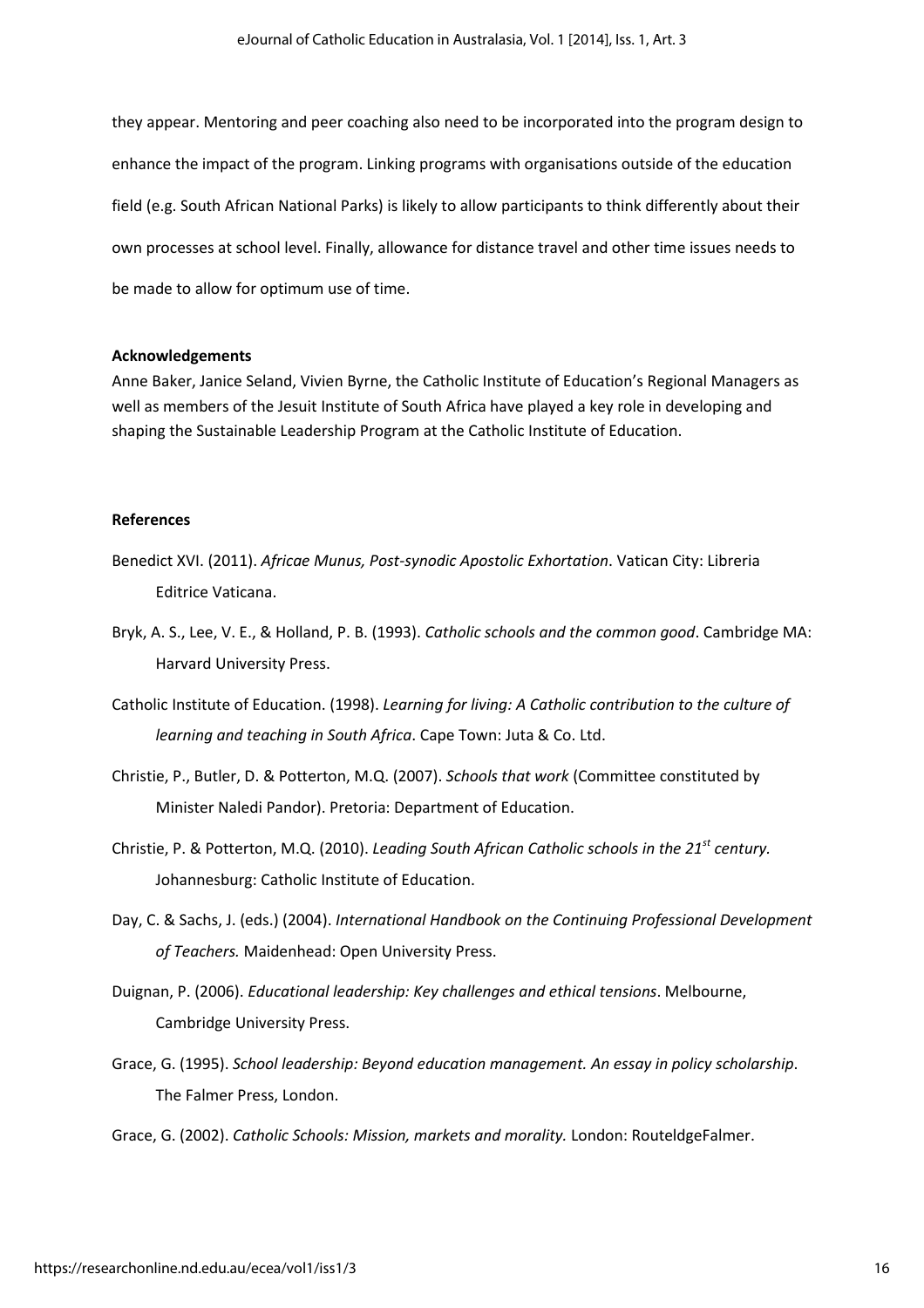- Grace, G. (2010). Renewing spiritual capital: an urgent for the future of Catholic education internationally. International Studies in Catholic Education, 2(2), 117-128.
- Marshall, N. & Simpson, B. (2014) Learning networks and the practice of wisdom. Journal of Management Inquiry. Retrieved from http://jmi.sagepub.com/content/early/recent
- Marsick, V.J. (1999). The many faces of action learning. Management Learning, 30(2), 159-176.
- McCormick, J., Roussel, K. & Potterton, M.Q. (2008). Signs of God's presence: Appraising the distinctive religious character of the Catholic school. Johannesburg: Catholic Institute of Education.
- Mourshed, M., Chijioke, C. & Barber, M. (2010). How the worlds most improved school systems keep getting better. London: McKinsey and Company.
- National Planning Commission (2012). National Development Plan 2030: Our future make it work. Pretoria: The Presidency, Republic of South Africa.
- Parker Boudett, K., City, E.A & Murnane, R.J. (2005). Data Wise: A step-by-Step guide to using assessment results to improve teaching and learning. Cambridge, MA: Harvard Educational Publishing Group.
- Potterton, M.Q. & Cole, S. (2001). Survey of the leadership training needs in the Catholic Education Network in the Association of Catholic Education of Africa and Madagascar (ACEAM) Southern Africa Region. Johannesburg: Catholic Institute of Education.
- Potterton, M.Q. & Johnstone, N. (2007). A beacon of hope: Catholic schooling in South Africa (and Lesotho). International Handbook of Catholic Education. Netherlands: Springer Science & Business Media B.V.
- Potterton, M.Q. & Northmore K.N. (2009). Fully alive: Reviewing life in the Catholic school. Johannesburg: Catholic Institute of Education.
- Senge, P.M. (1990) The Fifth Discipline: The art & practice of the learning organization. New York: Currency Doubleday.
- Southern African Catholic Bishops' Conference (SACBC) (2009). All God's Children: Care, concern, and challenge for Catholic Education – Pastoral Letter and Statement on Catholic Education. Pretoria: Author.
- Winkler, G. (2001) Reflection and Theory: conceptualising the gap between teaching experience and teacher expertise. Educational Action Research. 8(3), 437-449.